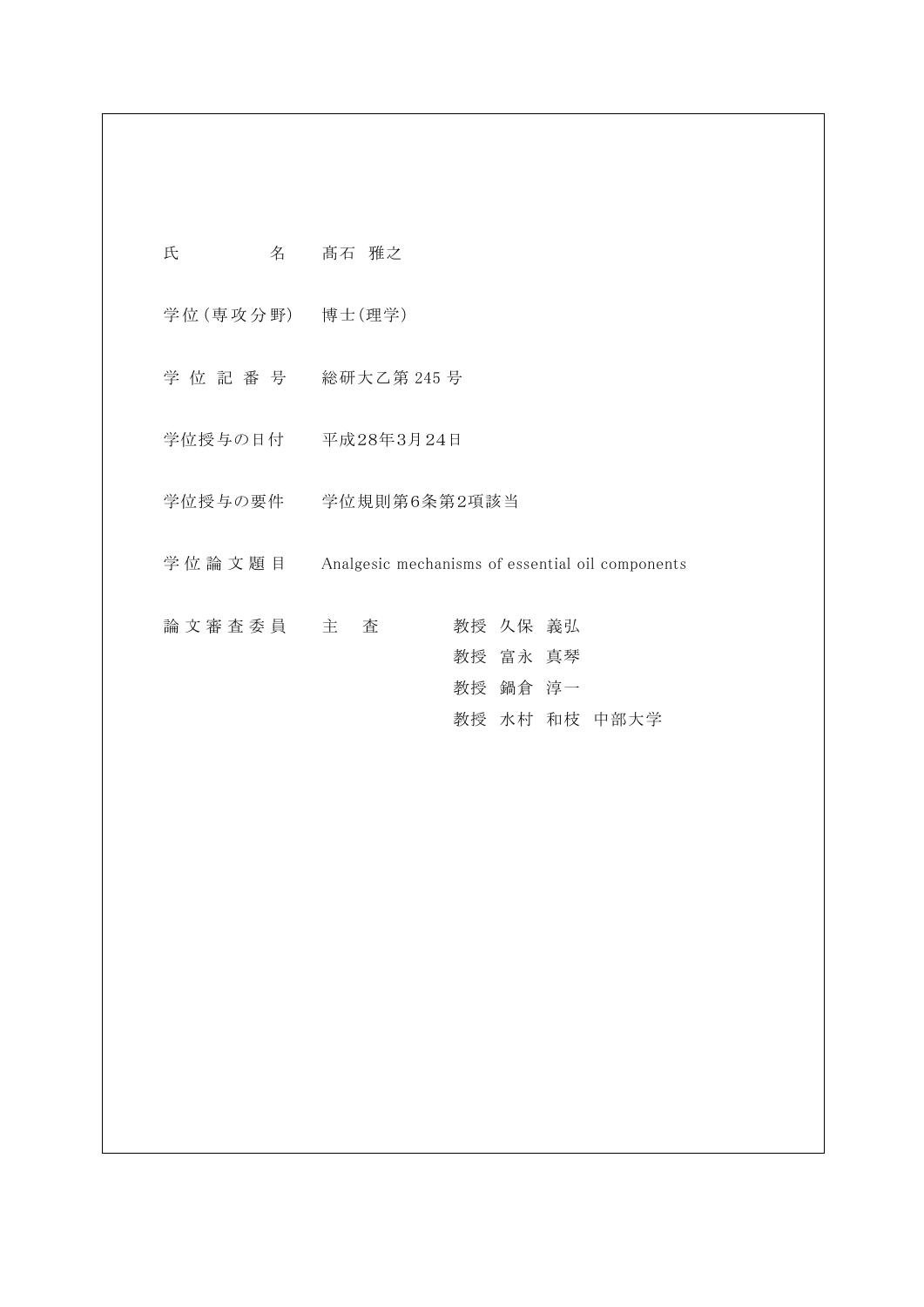## 論文内容の要旨

## Summary of thesis contents

Transient receptor potential (TRP) channels respond to a wide variety of sensory stimuli, including temperature, nociceptive compounds, touch, osmolarity, and pheromones. TRPV1 can be activated by chemical ligands such as capsaicin, endocannabinoid, anandaminde and protons, and by physical stimuli such as heat, and acts as an integrator of multiple noxious stimuli. TRPA1 is an ion channel targeted by pungent irritants such as those from mustard oil and garlic and is thought to function in diverse sensory processes, including cold nociception and inflammatory pain. Therefore, TRPV1 and TRPA1 are ion channels involved in acute nociception and inflammatory pain and are considered to be promising targets for the development of analgesic agents. Most of the published TRPV1 and TRPA1 antagonists lack optimal properties for clinical development such as selectivity, solubility, oral bioavailability, and/or reasonable pharmacokinetics. Thus, naturally occurring antagonists of these channels which have been demonstrated to have a safety profile based on their long usage would be desirable.

Essential oils are often used in alternative medicine as analgesic and anti-inflammatory remedies. For example, menthol, the main ingredient of peppermint, is used for pain relief in daily life. Analgesic effects of menthol have been considered to occur through TRPM8 activation. However, molecular mechanisms for analgesic effects of these ingredients are largely unknown. It is reported that high doses of menthol caused sensory irritation through TRPA1 activation in humans. Camphor, another essential oil component, is now known to exert analgesic effects probably through inhibition of TRPA1 and activation of TRPM8. However, camphor is not suited for use as an analgesic compound because it causes a warm and hot sensation, probably through TRPV1 and TRPV3 activation. I thought that other effective analgesic compounds would activate TRPM8 and inhibit TRPA1, but not activate TRPV1.

 Through the screening of essential oils, I found that eucalyptus oil exhibited a relatively high hTRPM8-activating ability with less activation of hTRPA1. Furthermore, 1,8-cineole, a main component of eucalyptus oil, inhibited hTRPA1 activated by several agonists with a half-maximal inhibitory concentration  $(IC_{50})$  of 3.4 mM for AITC (20 µM)-evoked hTRPA1 currents. In addition, sensory irritation tests in vivo showed that 1,8-cineole conferred an analgesic effect on the sensory irritation produced by menthol and a TRPA1 agonist octanol. Moreover, 1,4-cineole, which is another component of eucalyptus oil, activated hTRPA1. Several compounds with similar structures exhibit different effects on hTRPA1. Menthol and 1,4-cineole activate hTRPA1, while camphor and 1,8-cineole inhibit hTRPA1.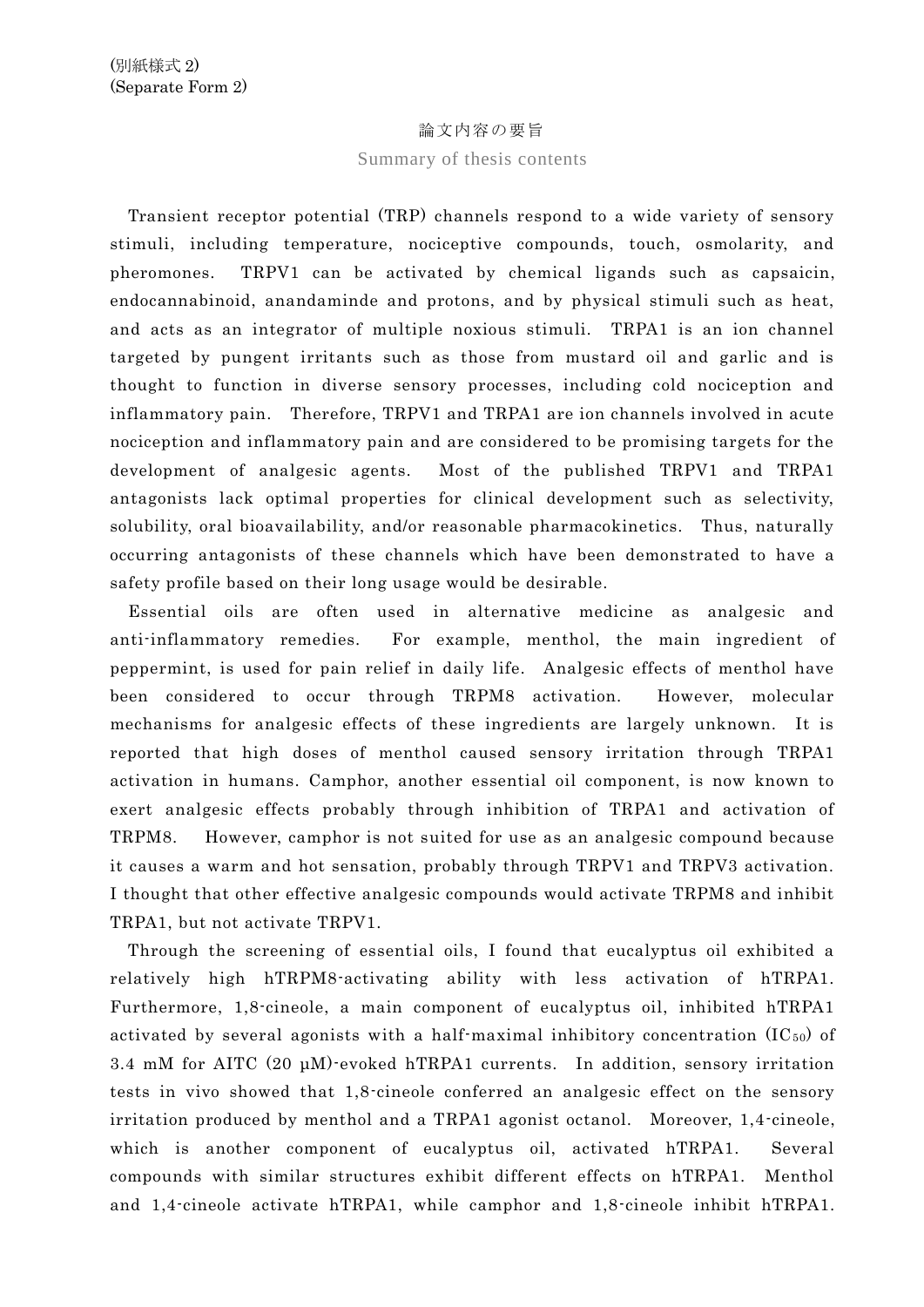Given these promiscuous effects on hTRPA1, more detailed analyses would lead to finding more effective compounds.

To identify more effective TRPA1 antagonists, I screened camphor analogs among monoterpenes which comprise a group of naturally occurring organic compounds derived from essential oils that have been used for anesthetic, analgesic, anti-inflammatory, and anti-pruritic applications. I found that borneol, 2-methylisoborneol and fenchyl alcohol inhibited hTRPA1 activity. The hTRPA1 currents induced by AITC (20 µM) were inhibited by borneol, 2-methylisoborneol or fenchyl alcohol in a dose-dependent manner, with  $IC_{50}$  values of 0.20, 0.12 and 0.32 mM, respectively, which are much lower than the  $\text{IC}_{50}$  values of 1,8-cineole (3.43 mM) and camphor (1.26 mM). In addition, sensory irritation tests in vivo showed that borneol conferred an analgesic effect on the sensory irritation produced by menthol. Furthermore, I found that the S873, T874, and Y812 residues of hTRPA1 were involved in the inhibitory effects, suggesting that the hydroxyl group in the cyclohexane of the inhibitors may interact with these amino acids.

Moreover, to understand analgesic mechanism of menthol, I examined the effects of menthol on hTRPV1. The hTRPV1 currents induced by capsaicin were inhibited by menthol in a dose-dependent manner, with an  $IC_{50}$  value of 1.17 mM. In addition, an in vivo sensory irritation test showed that menthol conferred an analgesic effect on the sensory irritation produced by VBE (vanillyl butyl ether), a TRPV1 agonist.

 Furthermore, I found that Y511, S512 and T550 of hTRPV1, which are binding sites of capsaicin, were little involved in the inhibitory effects of menthol. These data suggest that menthol interacts with sites different from those of capsaicin. These results show that an analgesic effect of high-dose of menthol is derived from its inhibitory effect on TRPV1 to some extent.

In this study, I elucidated molecular mechanisms of analgesic effects of essential oil components. Further research of these compounds could lead to better understanding of the structural determinants for the action of these compounds on TRPV1 or TRPA1 and the development of anti-nociceptive agents through TRPA1 or TRPV1 inhibition.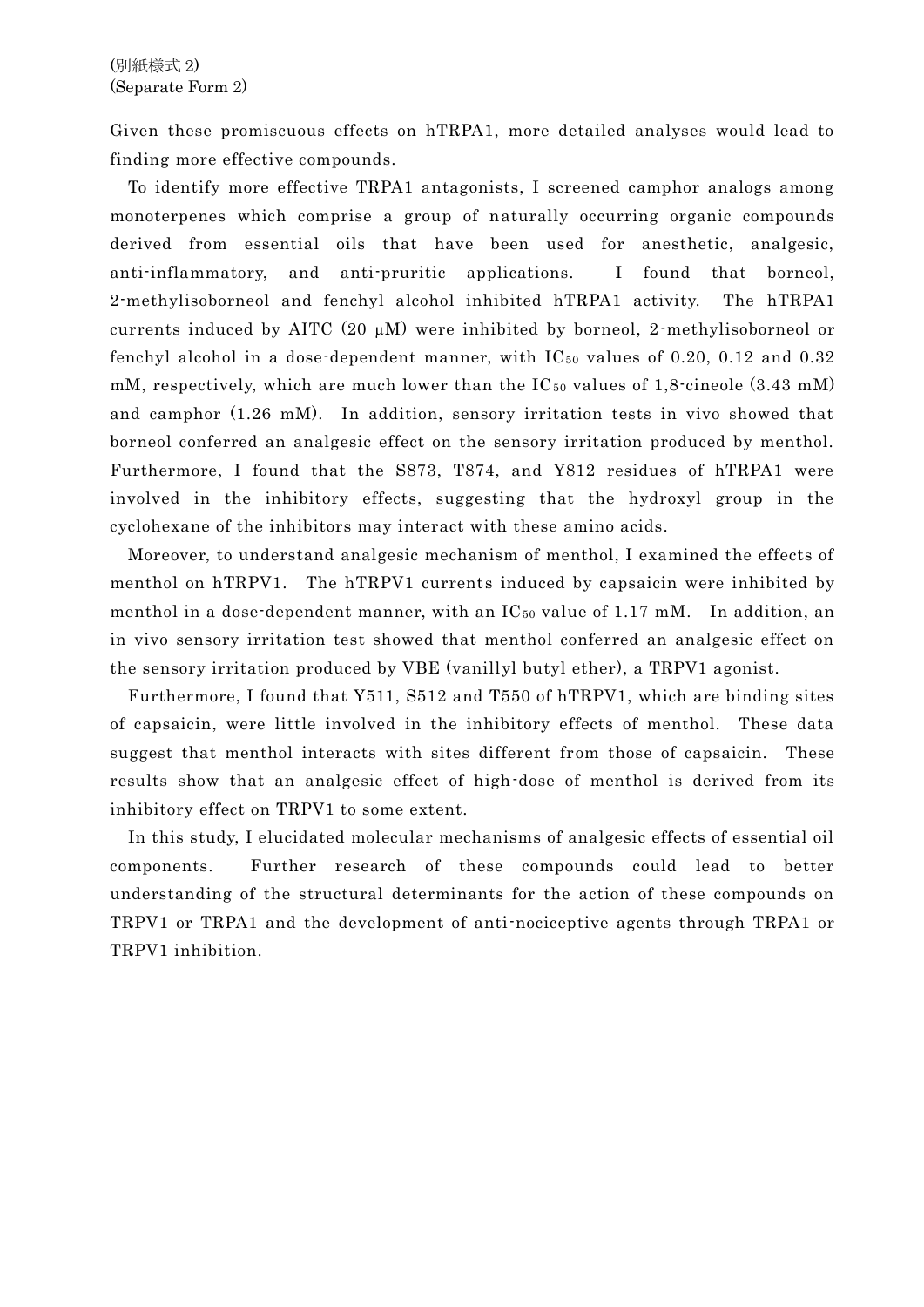## 博士論文の審査結果の要旨

Summary of the results of the doctoral thesis screening

申 請 者 、高 石 雅 之 氏 は、精 油 が清 涼 感 を与 え鎮 痛 作 用 を示 すことの分 子 機 構 の 解明、および清涼剤として優れた精油成分の探索を目的として、ヒト由来の HEK293 細胞を in vitro 発現系として用いた、パッチクランプ法と細胞内 Ca<sup>2+</sup>イメージング法 による Transient Receptor Potential (TRP) チャネルへの精油成分の作用の解析、 およびヒトに精 油 成 分 を塗 布 した布 をおしあてることによる感 覚 の解 析 等 を行 った。

これまでに、menthol が清 涼 感 とともに灼 熱 感 も与 えるのは、TRPM8 チャネルだけ でなく T RPA1 チャネルも活 性 化 するためであることが知 られていた。高 石 氏 は、より清 涼 感 を与 える物 質 を、ヒト TRPM8 チャネルを活 性 化 しヒト TRPA1 チャネルを活 性 化 し ないことを指 標 として種 々の精 油 から探 索 し、eucalyptus oil、なかでもその成 分 のひ とつである 1,8 -cineole が優 れていることを新 規 に見 出 した。

次に、高石氏は、ヒト TRPA1 チャネルを活性化しないという条件で有用な構造類 似 物 質 の探 索 を行 い、ヒト T RPA1 阻 害 物 質 として borneol、fenchyl alcohol、

2-methylisoborneol を新 規 に同 定 した。また、これらの物 質 が高 濃 度 の menthol に よるヒトにおける灼 熱 感 を確 かに抑 制 することを確 認 した。さらに、変 異 体 を用 いた解 析 により、ヒト TRPA1 チャネルにおける作 用 部 位 として、menthol と共 通 する第 5 膜 貫 通部位の 2 つのアミノ酸 残 基 Ser873, Thr874 を同 定 するとともに、borneol の有 する 6員環の-OH基が高親和性の結合に寄与していることも明らかにした。また、AITC等 のアゴニストにより活 性 化 されたヒト T RPA1 チャネル電 流 が、borneol 等 の阻 害 剤 の 追 投 与 により抑 制 された後 、阻 害 剤 のみを洗 い流 した直 後 に著 しく増 強 するという興 味 深 い現 象 も見 出 した。

Menthol は鎮 痛 作 用 も有 することが知 られてきたが、その分 子 基 盤 は十 分 には明 らかにされていなかった。高石氏は、menthol がヒト TRPM8, ヒト TRPA1 に作用する のみならず、ヒト T RPV 1 の capsaicin および高 温 刺 激 による活 性 化 を阻 害 することを 新 たに見 出 した。さらに、その作 用 部 位 の同 定 を目 的 として変 異 体 を用 いた解 析 を 行い、menthol がヒト TRPV1 の capsaicin の作用部位として知られる Tyr511, Ser 512, T hr550 とは異 なる部 位 に作 用 することを明 らかにした。

このように、高 石 氏 は、一 貫 した主 題 のもと、密 接 に関 連 した三 つのテーマについ て連 綿 と優 れた研 究 成 果 を挙 げてきた。さらに、これらの研 究 成 果 は、高 石 氏 を筆 頭 著 者 とする英 文 原 著 論 文 3 編 として既 に発 表 されている。また、高 石 氏 の知 見 は、

1,8-cineole を成 分 とする新 しい清 涼 塗 布 材 の開 発 を導 いた。

以上、本研究は、分子生物学的手法を組み合わせた細胞生理学的解析およびヒト感覚生理 学的解析の実験結果を統合して、種々の精油成分の TRP チャネルに対する作用の新側面と その構造基盤を明らかにしたもので、その科学的価値はもちろんのこと応用開発における価値